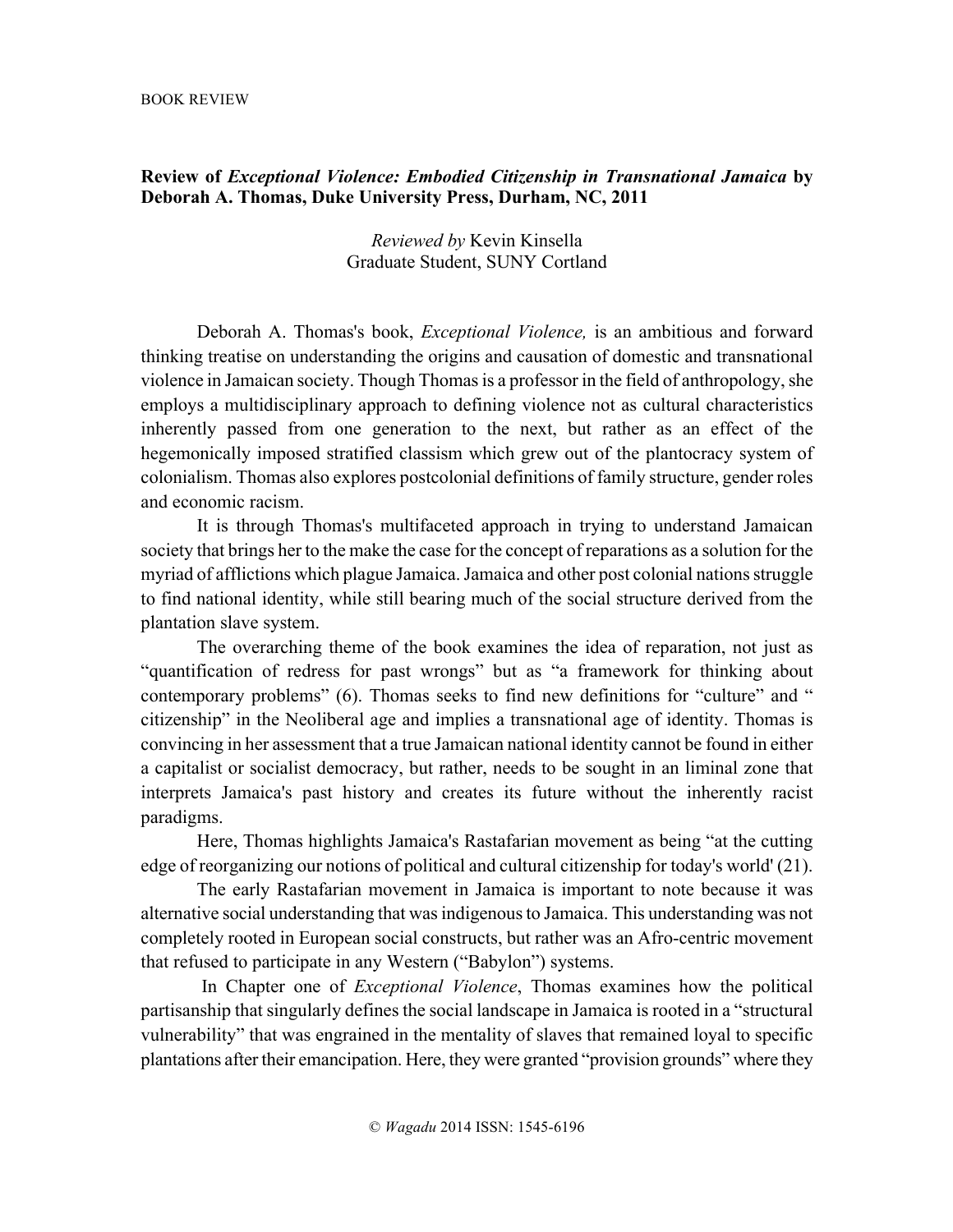could conduct subsistence farming.

Thomas extrapolates this sense of connectedness and identity to the modern formation of "garrison" communities; which are neighborhoods that are filled with fiercely loyal constituents of the Jamaican Labor Party (JLP) or the Peoples National Party (PNP). Thomas does point out that during the late 1970's and into the 1980's, the violence surrounding these garrisons became less associated with politics and became more organized crime related. In discussing this violence, Thomas argues that this indicates that the violence perpetuated is not cultural, but rather is created by the structural systems of a society that has its historical origins stemming back to the transatlantic slave trade. Thomas further suggests that the continued presence of violence in Jamaican society is perpetuated by the political economy of neoliberalism, or a new form of the old colonial hegemony, where identity and security of the individual are further compromised.

Chapter two examines how slavery affected identity, family formation, and also deconstructs how the hegemonic idea of the patriarchal nuclear family perpetuates racism when studying the history of the African diaspora both during and after slavery. Thomas uses Oscar Lewis seminal idea of "the culture of poverty" to make a parallel point to the reference of Jamaica being a "culture of violence" in that she points out the inherent racism found in both oversimplifications. Thomas again seeks to use her framework of reparations to redefine how "black populations stand in relations to states." This is one of several examples of how this book presents solutions to the problems of violence in Jamaican society and sets an optimistic tone for the future.

In Chapter three, Thomas deflates the common theory that American cinema, particularly the Gangster and Western Film genres, are central forces in eliciting violence in the Jamaican society. Instead, Thomas draws a direct correlation to the "spectacular forms of punishment and discipline" perpetrated by the slave-owning population as the modern reality of extreme violence being a normal day-to-day occurrence in Jamaica. The author does recognize some degree of diffusion in drawing on the work of political scientist, Obika Gray, who reinforces the accepted idea that American cultural exports such as movies, radio broadcasts and printed materials are a form of "ideological socialization" (Thomas, p.95) that perpetuates the idea of both the universality and supremacy of American culture.

Chapter four deals with images and representations of Jamaicans from within the society. A large portion of the chapter discusses the public reaction and ensuing debates focused around a statue depicting a naked male and female slave entitled, "Redemption Song". The author uses letters to the editor and transcripts of radio shows to convey the deep insecurities of identity felt by a diverse and divided society. The conclusions she draws focus largely on the classism or caste system in Jamaica based on skin color.

In her final chapter, Thomas recounts a violent episode that occurred in 1963 between a small group of Rastafarians who were practicing subsistence farming on a plot of land owned by an upper class lighter skinned Jamaican, which harkens back to both the modern